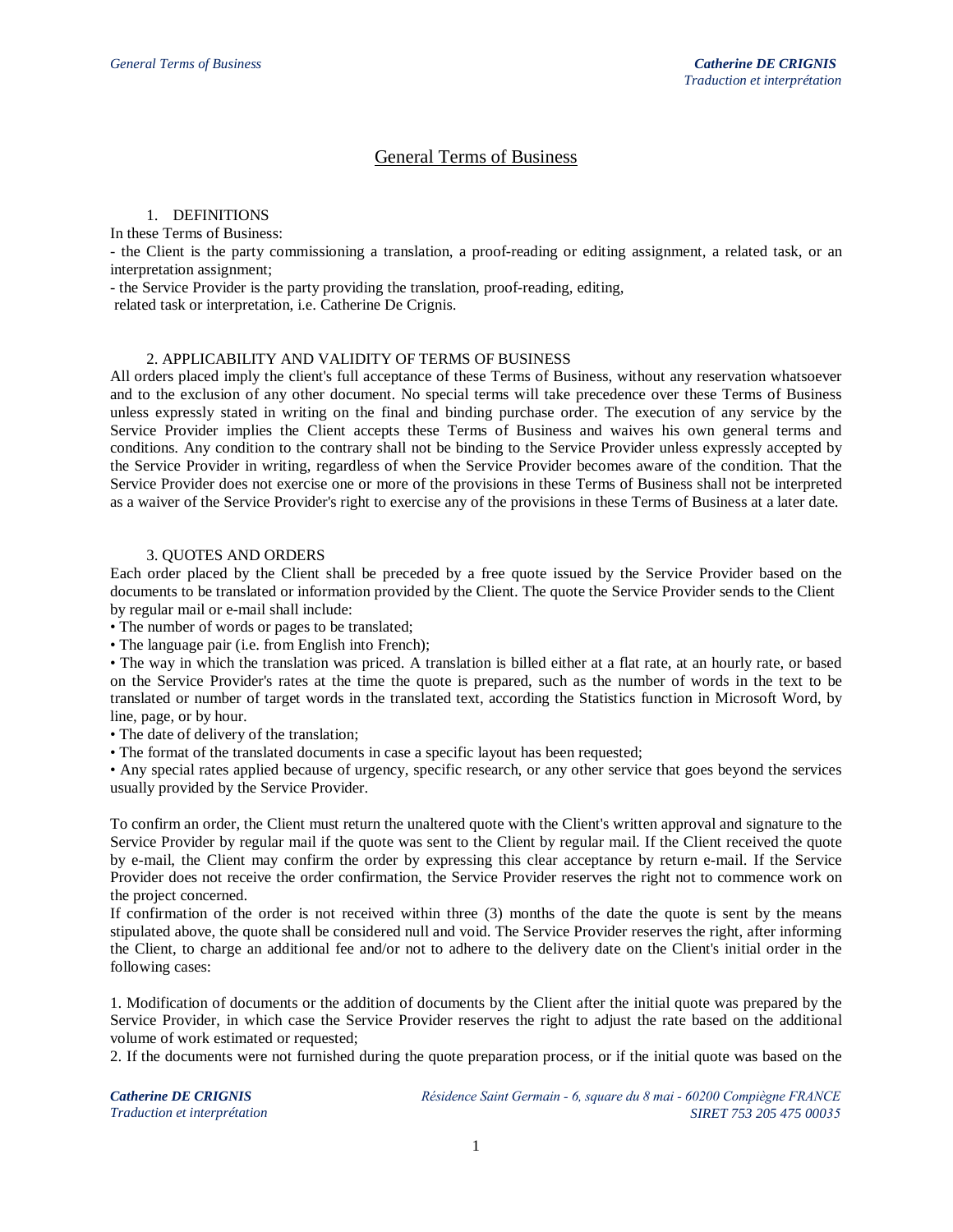Client's estimation of the number of words and an excerpt of the text. In the absence of the Client's express acceptance of the new delivery and/or invoicing conditions, the Service Provider reserves the right not to commence work.

Unless otherwise stated on the quote, costs incurred during the provision of services (travel, courier or postal fees, etc.) shall be borne by the Client. Any decisions to offer a discount, reduction, or sliding fee scale based on a percentage or flat flee (per page, line or hour) are at the sole discretion of the Service Provider and only for the service to which they apply. Any discounts or rebates offered to the Client shall not create a right vested in interest concerning future services. In the event that a quote is not sent to the Client before the commencement of work, translation services shall be invoiced at the base rate usually billed by the Service Provider.

### 4. PROOF

The Client agrees to consider e-mails, copies, and computer files as equivalent to the original and valid proof that the order was confirmed.

### 5. DEPOSITS

Any order exceeding Euro 500.00 excluding tax may be subject to a deposit, the amount of which shall be clearly stipulated in the quote. Work shall begin only once the payment has cleared.

### 6. DELIVERY

Any delivery date or delivery time frame agreed between the Service Provider and the Client shall become binding only once the Service Provider has received all the documents to be translated and if the Client has confirmed his/her order as specified in paragraph 3 above within three (3) working days from the date of reception of the quote. After that time, the delivery date or time frame may be revised if so required by the Service Provider's workload.

### 7. THE SERVICE PROVIDER'S OBLIGATION

The Service Provider agrees to provide a translation that is as faithful as possible to the original and that complies with professional standards. She shall do everything possible to take into account and include in the translation information provided by the Client (glossaries, drawings, diagrams, abbreviations). The Service Provider shall not be held liable for any inconsistencies or ambiguities in the source text, the verification of the final text's technical coherence remaining the Client's sole responsibility.

#### 8. THE CLIENT'S OBLIGATIONS

The Client shall provide the Service Provider with all of the texts to be translated and all of the technical information required to understand the text and, if necessary, the specific terminology required. If the Client fails to inform the Service Provider, the Service Provider shall not be held liable if the translation does not conform to the Client's standards or if delivery is late. The client has ten (10) working days from the time the translated documents are received to inform the Service Provider in writing of any disagreement concerning the quality of the translation. Once this period has expired, the service shall be considered duly completed and no claims may be made. The client agrees to consider post and e-mail receipts as proof of delivery.

## 9. CONFIDENTIALITY

The Service Provider agrees to preserve the confidentiality of information the Service Provider becomes aware of before, during, and after providing services. Original documents shall be returned to the Client upon simple request. The Service Provider shall not be held liable in the event that information is intercepted or used by a third party during the transfer of data, especially on the Internet. Therefore, the Client must inform the Service Provider before the provision of services or at the time the order is placed of the means of transmission the Client would like the

*Catherine DE CRIGNIS Traduction et interprétation* *Résidence Saint Germain - 6, square du 8 mai - 60200 Compiègne FRANCE SIRET 753 205 475 00035*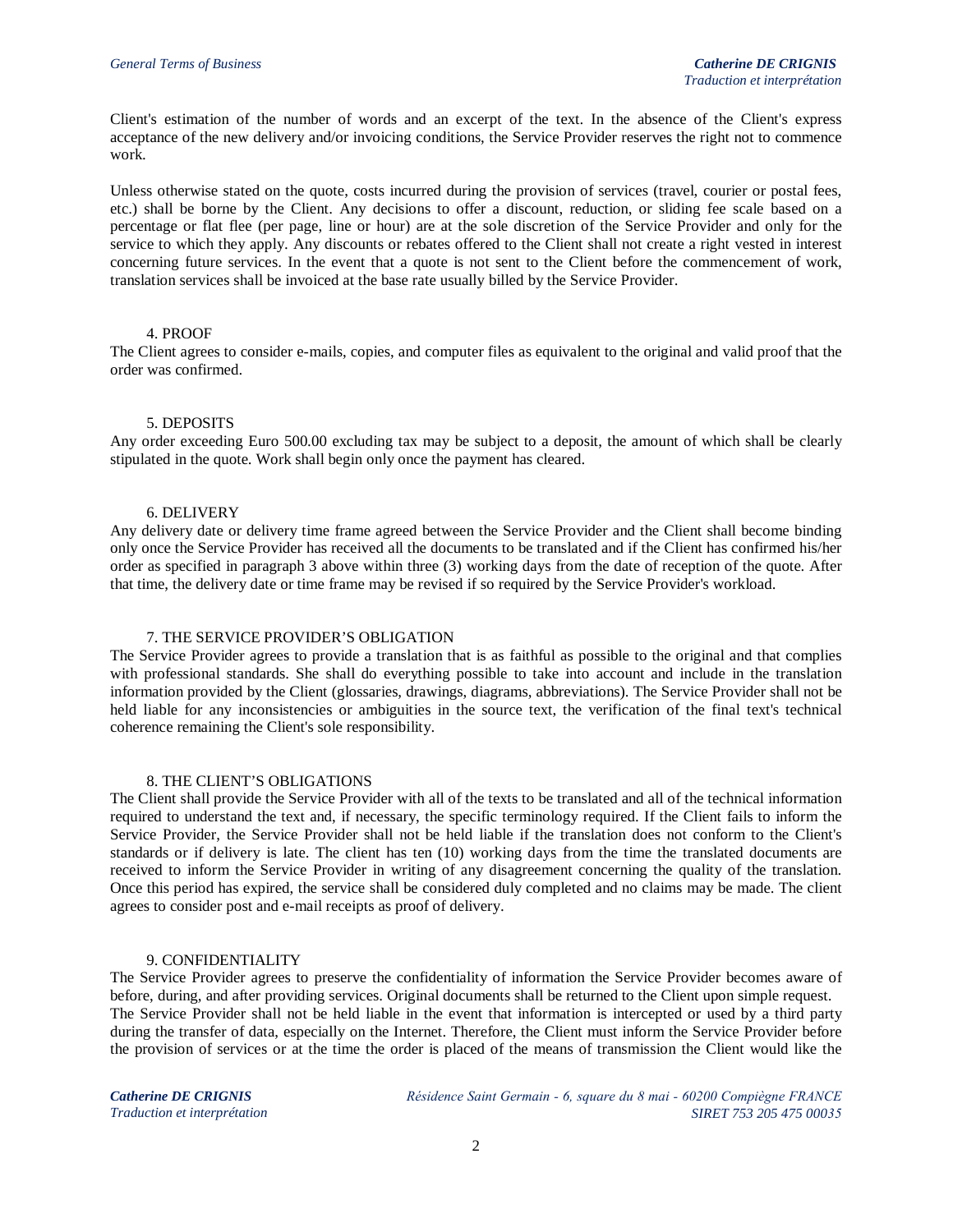Service Provider to use to ensure the confidentiality of any sensitive information.

### 10. FORMAT

Translations are delivered by e-mail in Word format. On request, translations may be delivered by regular mail. Any other means of delivery or formats must be expressly agreed to by the parties and may result in additional fees.

#### 11. RESPONSIBILITY

The liability of the Service Provider on any grounds whatsoever shall be limited to the invoiced value of the work. Under no circumstances shall the Service Provider be held liable for claims related to nuances of style. It is expressly agreed that delivery deadlines are provided for information only and that missed deadlines shall not be considered grounds for penalties. The Service Provider shall not be held liable for direct or indirect harm to the Client or a third party resulting from late delivery due to force majeure or e-mail, postal transmission and other problems.

#### 12. CORRECTIONS AND PROOFREADING

In the event of disagreements about certain aspects of the translation, the Service Provider reserves the right to correct these aspects in cooperation with the Client. If the translation is to be published, the Service Provider shall receive the printer's proofs to proofread them before the document goes to print. Unless otherwise specified in writing, all corrections will result in additional charges to be billed at the prevailing hourly rate.

### 13. PAYMENT

Unless otherwise mentioned on the quote, payment in full to the Service Provider shall be made no later than thirty (30) days from the date of invoice. In the case of payments by check or wire from abroad, all forex and banking fees will be specified on the quote or be billed to the Client. In the event of late payments, orders in progress can be unilaterally interrupted until full payment is received and the Client will be liable for late payment penalties of three times the prevailing base legal interest rate applied to the entire sum in question, as well as a statutory fixed charge for debt collection of Euro 40 (forty), without any formal notice being required. Translations remain the property of the Service Provider until payment has been received in full.

### 14. COPYRIGHT

Before undertaking to have a document translated, the Client must ensure that this does not infringe on any thirdparty rights. Therefore, the Client must be the author of the original document or have obtained written permission to have the document translated from the party holding the copyrights to the document. If these conditions have not been ensured by the Client, under no circumstances shall the Service Provider be held liable if all or a portion of the documents to be translated were to infringe on the rights of a third party or violate any applicable regulations. If this were to occur, the Client shall be held solely liable for any harm or financial consequences resulting from the Client's negligence. Furthermore, the Client acknowledges that the translation is a new document, whose copyright is held jointly by the author of the original document and the Service Provider. As a result, for literary or artistic translation, and without harm to the Service Provider's rights to the work, the Service Provider reserves the right to require that the Service Provider's name be mentioned on any copies or publications of the translation, in compliance with France's Intellectual Property Code (paragraph L.132-11).

### 15. CANCELLATION

If work that is commissioned is subsequently cancelled after work has commenced, for whatever reason, and notified in writing by the Client to the Service Provider, the Client shall pay the Service Provider the full contract sum for the work completed and 30% (thirty percent) for the uncompleted work.

If an interpretation assignment is cancelled for whatever reason and notified in writing by the Client to the Service Provider within seven (7) days of the agreed start time, the Client shall pay the Service Provider a cancellation fee of

*Catherine DE CRIGNIS Traduction et interprétation* *Résidence Saint Germain - 6, square du 8 mai - 60200 Compiègne FRANCE SIRET 753 205 475 00035*